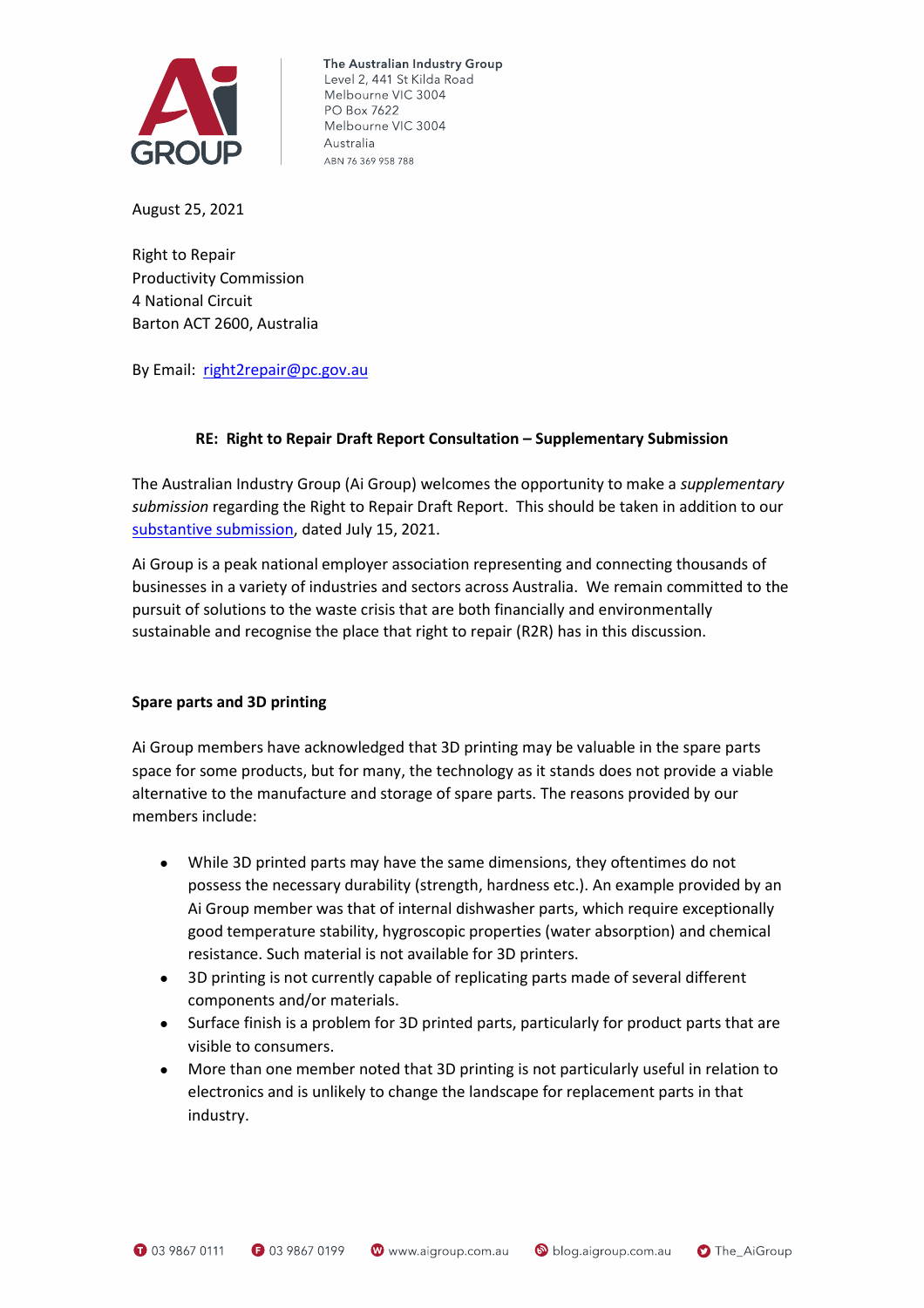### **Labelling – repairability versus durability**

Members have expressed doubt as to whether labelling for repairability or durability would lead to more repair in Australia, and concerns about the practicality of implementing labelling schemes. Further member comments include:

- An OEM in the consumer electronics space noted that labelling would add costs to doing business, but questioned the benefit, particularly in the case of repairability. They and other members advise that consumers do not appear to purchase with repairability in mind and instead make decisions based on suitability for the task, brand reputation and the support of the retailer.
- With respect to durability of electronic products, Ai Group is advised that while there are some techniques and processes for determining the life of particular electronic components (LED's, capacitors etc.) there is no accepted standardised way to measure the durability of complex products as assembled (complex assemblies) over a lifetime.
- An OEM with a product that has a life of 10 to 20 years noted that so long as routine serving requirements are followed, durability of their product is already guaranteed to the consumer, repairability is implied, and therefore a rating would not add value. This fits with a view expressed by several members that there should not be a 'one-sizefits-all' approach to labelling for repairability and/or durability, if implemented.
- Although the overall value of implementing either labelling provision was questioned by *all* members that provided feedback, a member in the outdoor equipment space did indicate a preference for repairability over durability as a guide for consumers. Their reasoning was that repairability can be judged on specific criteria relevant to real world situations, where durability relates more to modes, patterns of use and maintenance practices, which are less relevant to consumer experience.
- Ai Group have been warned that some businesses may 'game' labelling provisions, exploiting loopholes or a lack of compliance enforcement activity to mislead consumers and gain competitive advantage over honest market players.
- Numerous members noted that it would be expensive and a significant challenge to design metrics for durability/repairability that would be accurate and valuable to consumers while eliminating self-assessment biases.

# **Business to business (B2B) transactions**

Ai Group suggests the Commission avoid R2R recommendations aimed at household consumer goods that could create unintended issues in the B2B space. The refinement of some definitions and language in the report, along with more detailed information about exclusions would be welcome.

# **Connection to Home Affairs consultation: 'Strengthening Australia's cyber security regulations and incentives'**

Ai Group note that this early-stage consultation may have a later impact to the IP, privacy, and security dimensions of R2R. We encourage cross-departmental collaboration wherever possible and would recommend the PC consider discussing common interests with Home Affairs directly if it has not already.